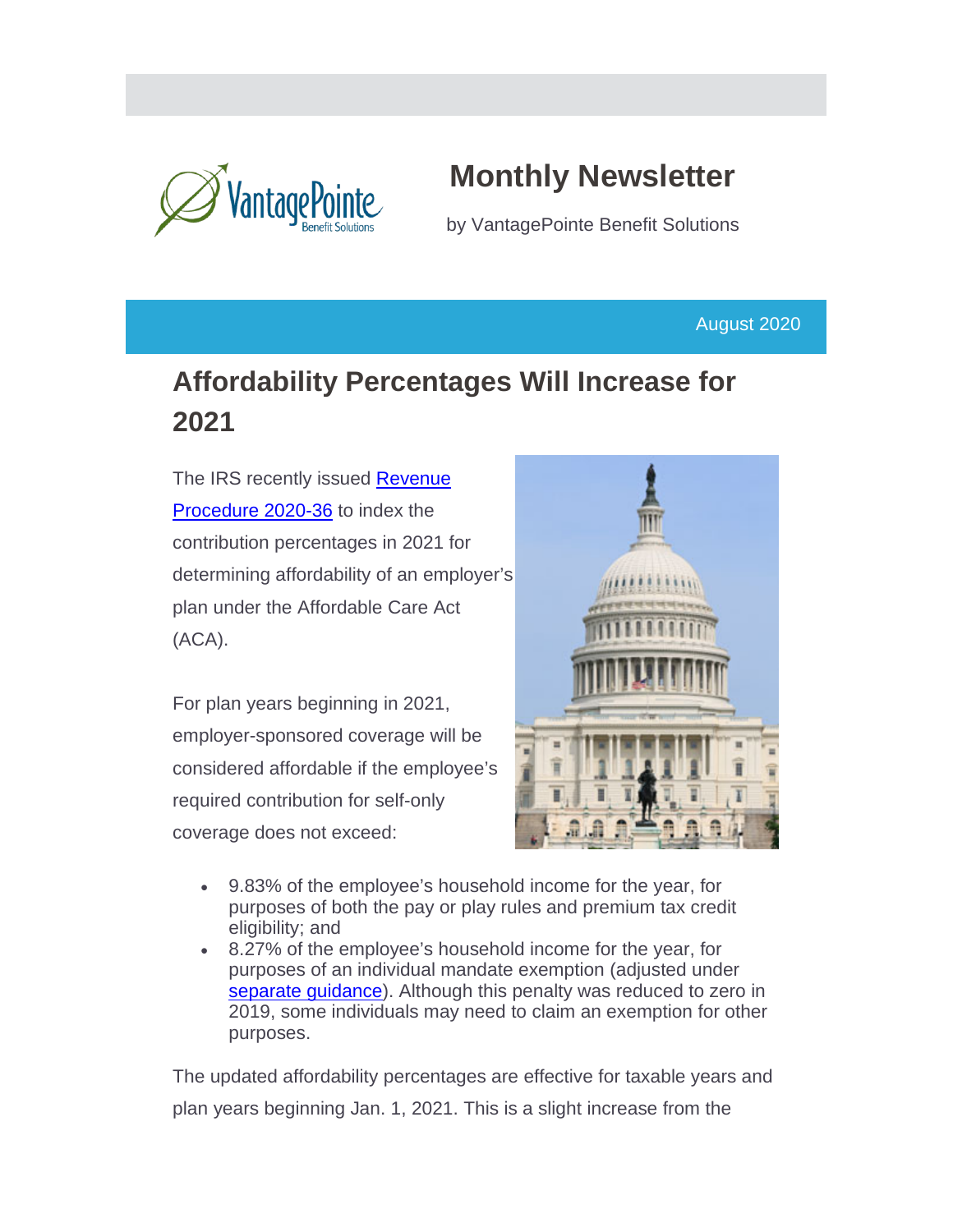affordability contribution percentages for 2020. As a result, some employers may have additional flexibility in setting their employee contributions for 2021 to meet the adjusted percentage.

## **Remote Verification of Form I-9 Documents Extended to Aug. 19**

The U.S. Department of Homeland Security (DHS) has **announced** that the exemption for the physical inspection of [Form I-9](https://www.uscis.gov/sites/default/files/document/forms/i-9-paper-version.pdf) documents has been extended to Aug. 19, 2020. According to the DHS, this will serve as the final extension.



#### **Physical Inspection**

Employers must complete and sign Section 2 of Form I-9 within three business days of the employee's first day of employment. Employers are required to physically examine the documents the employee presents from the list of acceptable documents to prove his or her employment eligibility.

#### **Remote Verification**

Because of COVID-19, DHS is **allowing** employers that are operating remotely to conduct a remote verification of approved I-9 documents. The exemption also applies to new hires affected by quarantine or lockdown protocols. The exemption does not apply to employers that have employees physically present at a work location.

Under the exemption, employers must complete a remote inspection of approved documents within three business days and enter "COVID-19"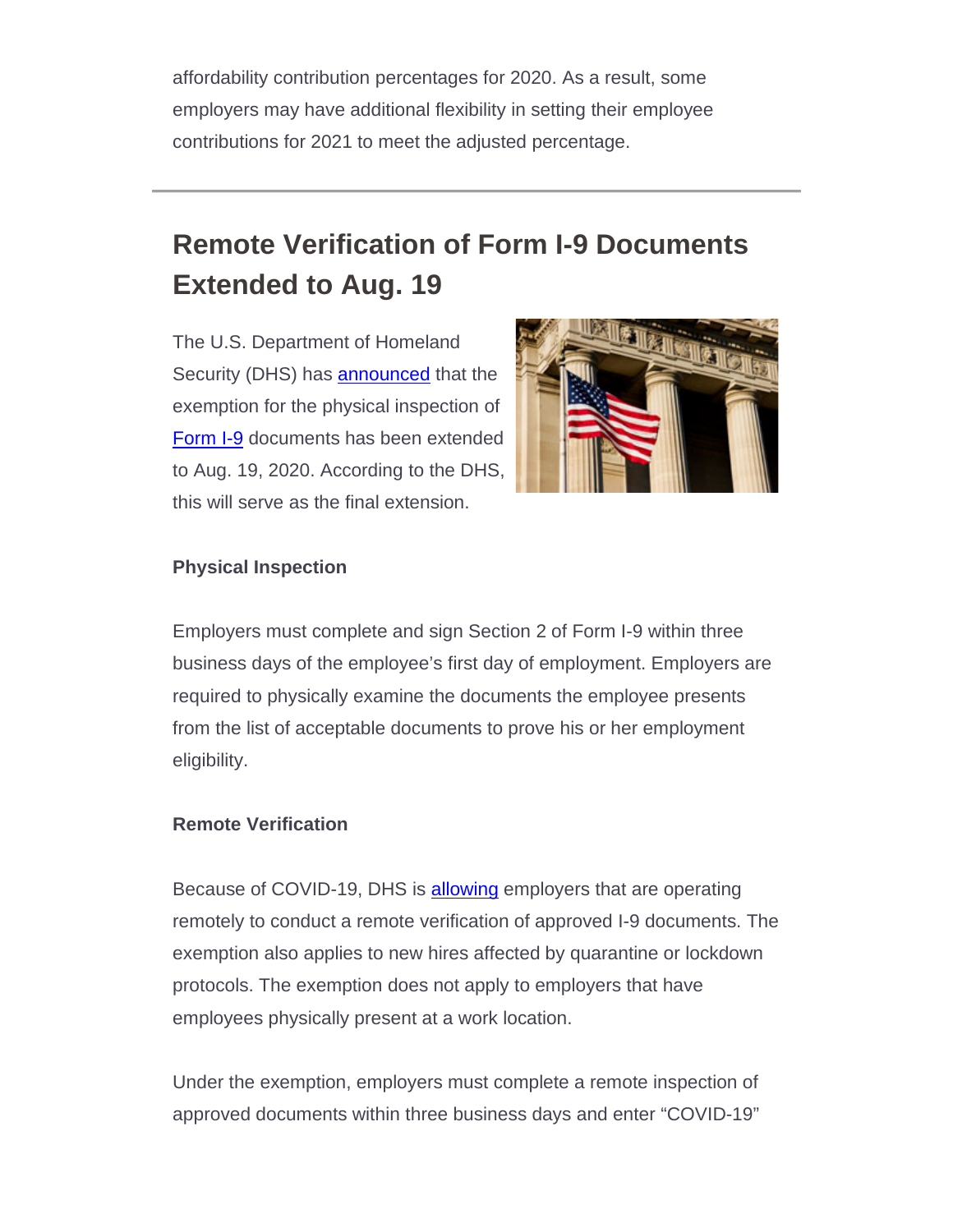as the reason for the physical inspection delay. Employers that use this exemption must also keep written documentation of their remote onboarding and telework policy for each employee.

Within three days of when normal operations resume, all employees who were onboarded using remote verification must present their approved documents for a physical inspection. Employers should add "documents physically examined" with the date of inspection to affected I-9 forms.

## **Determining Whether a COVID-19 Case Is Work-related**

Even as businesses reopen and employees return to their new normal, the risk of becoming exposed to and ill with COVID-19 is still present. When an employee reports they have COVID-19, employers are faced with



the difficult task of determining whether the employee's illness is workrelated.

As is the case with all inherently legal issues, employers are strongly recommended to seek the guidance of legal counsel when faced with these sorts of situations.

### **OSHA Guidance on Work-relatedness**

An injury or illness is work-related if an event or exposure in the work environment either caused or contributed to the resulting condition or significantly aggravated a preexisting injury or illness. Work-relatedness is presumed for events or exposures in the work environment.